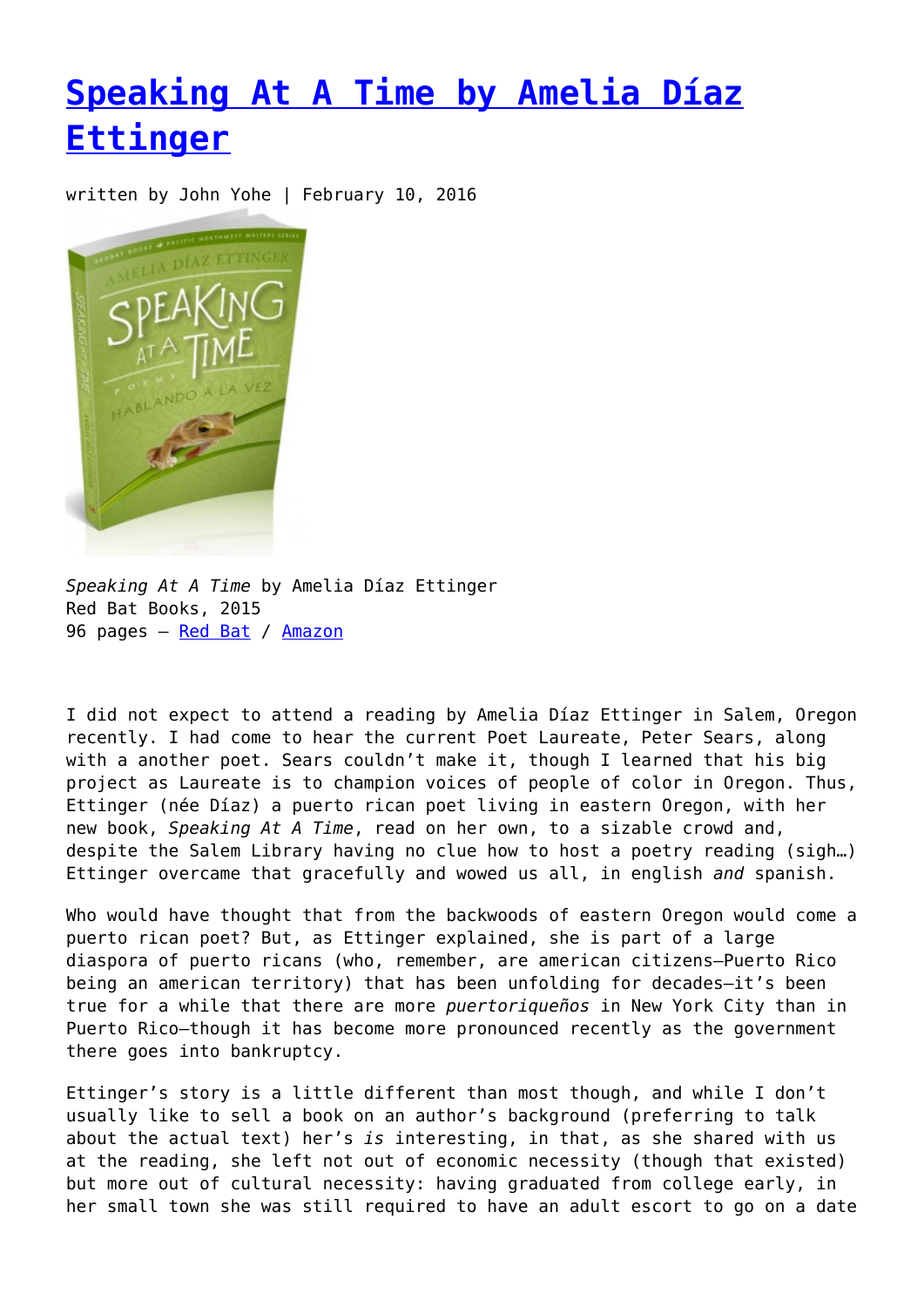to the movies. She needed freedom, and so, with a meager savings, left—flew to the U.S., bought a cheap car, and drove across the the country, stopping in at universities, looking for a right fit for her graduate studies.

Which was not, however, in english or literature or writing, but in science. And she found a good fit in the Pacific Northwest, where she has lived ever since, working as a teacher of both high school science, and spanish (though now retired). Her interest in the biological sciences is woven throughout *Speaking At A Time*, like in "El Yunque" a poem about the most famous mountain in Puerto Rico (an excerpt):

I want to be in this shadowed room where canopy and moss-like dirt share secrets with the senses where dew collects on dwarfed trees where my voice could be thunder of a tree frog chorus: —*¡Coquí, coquí, coquí!*

*Speaking At A Time* is set up like a dual-language book, with english-version poems in on the right, and the spanish on the left. Interestingly though, Ettinger, though a native spanish speaker, wrote all of the poems in english, her second language, then went back for the publication of this book and translated them into spanish. Which, she thought, would be easy, but ended up taking her a year

Though I too was born in Puerto Rico, and though I speak a *bastante* amount of *español*, I'm not fluent, english is my main language, and so I share (at least) some english speakers love for the *sound* of certain languages, especially spanish, to the point where I kind of prefer Ettinger's poems in their spanish versions more than their english ones, even though I might actually understand the english ones better and, again, even though she originally wrote them in english. In fact, I found myself reading the english versions first, as a prelude. Like, ok that's what the poem *means*, now I'm going to read the spanish version for how it *sounds*.

If Ettinger had not told us at her reading that the two books of poetry she took with her when she left Puerto Rico were ones by Pablo Neruda And García Lorca, seeing (and hearing) that they were her main influences would not be difficult. Neruda's especially is there right from the first pages, with odes to the mango and banana/plantain: 'elemental' or common things in our lives that Neruda honored in his own *Odas Elementales*. But her poems *look*, and read, like the poems of these two poets, flowing between the more free verse broken(-up) lines of Neruda in some, to more structured stanzas that García Lorca used, to emulate flamenco lyrics, like (this excerpt from) "Exile":

Hour upon hour spent in this cell thinking of *tamarindos* and *guayabas* the taste of sun within my throat.

Hour upon hour, this thirst won't perish. Words that sound of coconut water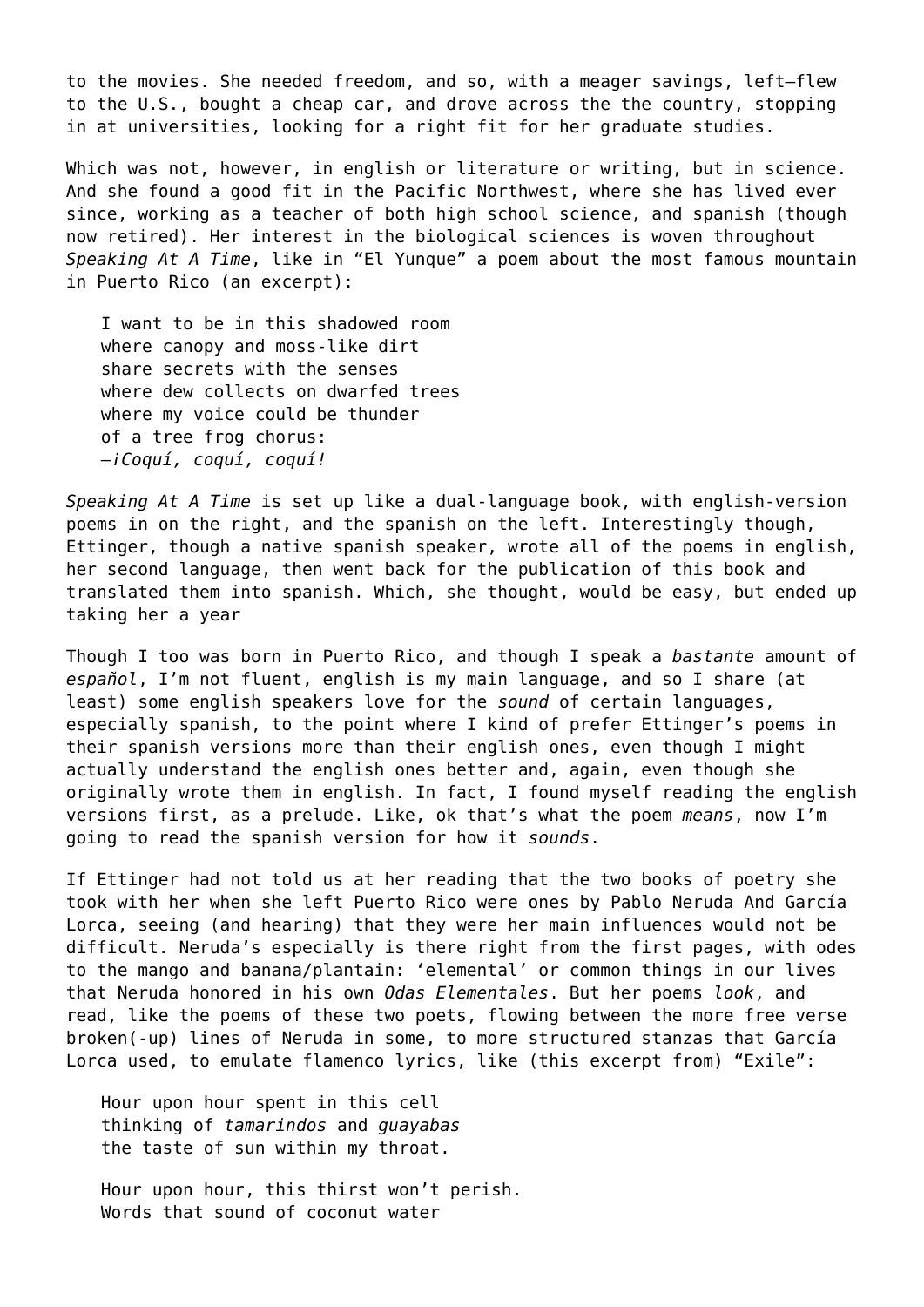that smell of ocean and mulattoes

The Neruda 'free' influence wins out overall, even especially in Ettinger's tribute/ode " A Poem for García Lorca," maybe the best poem in the collection, in english or spanish:

I sat by the fountain when my hair was young waiting for fortune or a man to take me away. When he came with a lily in his hand and a dryness on his lips from so much living or maybe longing a Granadian soul— I gave him nothing.

And since then, I have found moon and man and in that desert returned to the fountain to find his lily as always white, radiant with his blood. I have taken the lily to bed and in our solitude we pray. She gives me his water and still I give him nothing.

As I copy the poem out for this review, I can't help hearing/feeling a little Emily Dickinson in there too. Perhaps it's just the dashes, but there's a certain alone longing that I associate with Dickinson. Ettinger shared with us at the reading that this poem is a response to a poem by García Lorca, with the same scene, in which Ettinger puts herself in the girl's place. Which I love, because I'm very much interested in how writers respond to and emulate other writers, though I don't think you need to know the backstory for the poem to 'work,' nor do you need to know anything about, say, Lorca being gay, which was important to Ettinger. The fact that the poem 'works' (or speaks) at all these levels is an example of good poetry, period.

One of the blurbs on *Speaking At A Time* claims that Ettinger is/will be an important voice in puerto rican literature. I'm not sure—I'd like it to be true, I just can't claim to know enough about puerto rican literature (though reading her makes me want to know more). Certainly *Speaking At A Time* is more about Puerto Rico than Oregon, though Oregon is there, in poems like "Puerto Rican In Oregon" and "Nights in Oregon." I like the idea that more even than an oregonian or puerto rican voice, we can talk about Ettinger as an american